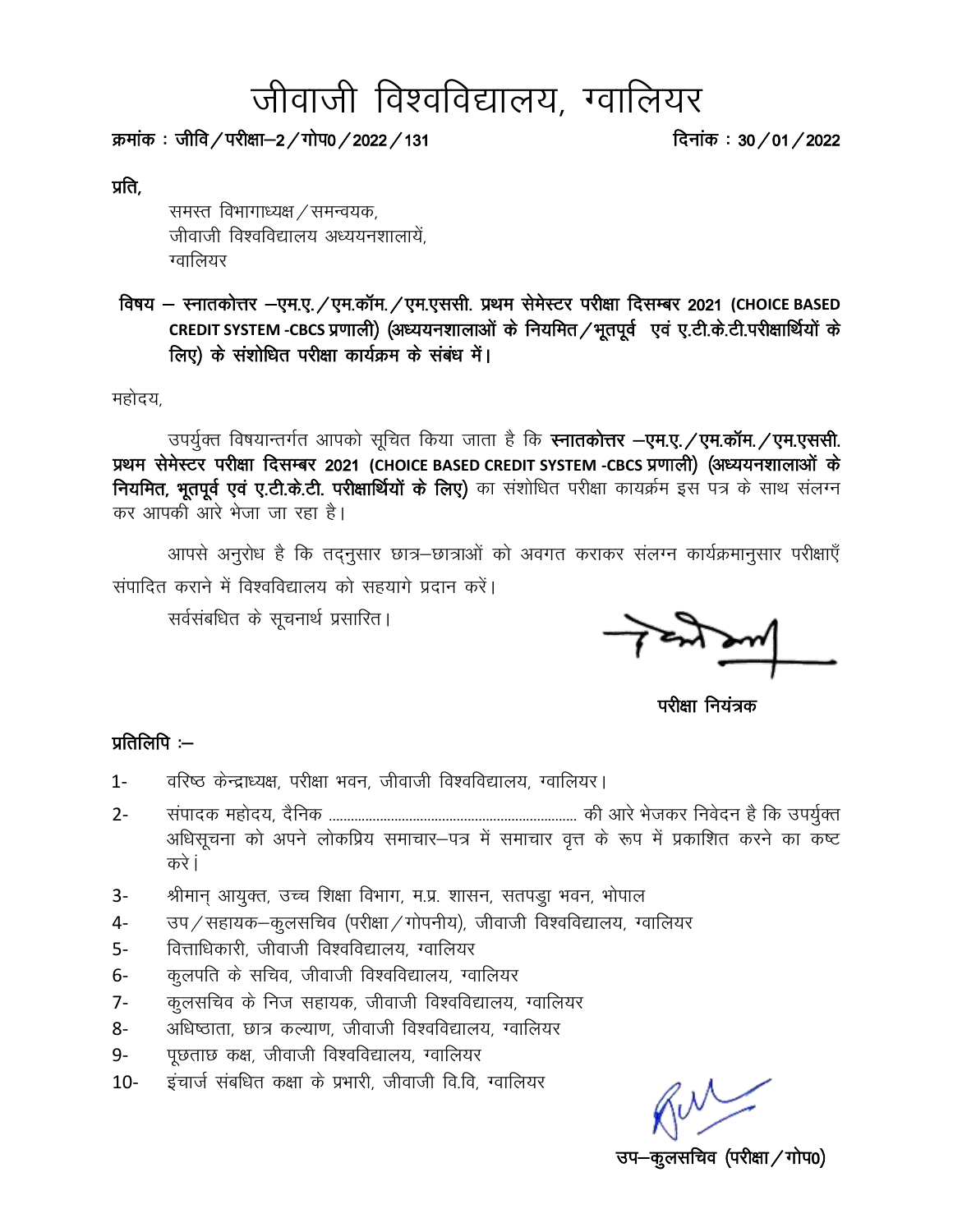## **J I W A J I U N I V E R S I T Y, G W A L I O R**

**REVISED TIME TABLE OF**

**M.A./M.Com./M.Sc. First Semester Exam Dec. 2021 CHOICE BASED CREDIT SYSTEM (CBCS)**

**(For SOS - Regular, Ex & ATKT Students )**

## **Exam Centre : Pariksha Bhawan, Jiwaji University, Gwalior**

## **Time : 02.00 PM to 05.00 PM**

| M.A. (Hindi) First Semester |                 |            | (For SOS - Regular/ATKT & Ex-student Only) |
|-----------------------------|-----------------|------------|--------------------------------------------|
| Date                        | Day             | Paper Code | <b>Subject Name</b>                        |
| 08-02-2022                  | <b>Tuesday</b>  | Paper-101  | प्राचीन एवं मध्यकालीन काव्य और उसका इतिहास |
| 11-02-2022                  | <b>Friday</b>   | Paper-102  | आधुनिक हिन्दी गद्य एवं उसका इतिहास         |
| 15-02-2022                  | Tuesday         | Paper-103  | भारतीय एवं पाश्चात्य काव्य शास्त्र         |
|                             |                 |            | सूरदास–प्रथम                               |
| 19-02-2022                  | <b>Saturday</b> | Paper-104  | प्रेमचन्द्र–द्वितीय                        |

|  |  | M.A. (English) First Semester |
|--|--|-------------------------------|
|--|--|-------------------------------|

**M.A. (English) First Semester (For SOS – Regular/ATKT & Ex-student Only)** 

| Date       | Day             | Paper Code | <b>Subject Name</b> |
|------------|-----------------|------------|---------------------|
| 08-02-2022 | <b>Tuesday</b>  | Paper-101  | <b>POETRY</b>       |
| 11-02-2022 | <b>Friday</b>   | Paper-102  | DRAMA               |
| 15-02-2022 | Tuesday         | Paper-103  | <b>FICTION</b>      |
| 19-02-2022 | <b>Saturday</b> | Paper-104  | <b>PROSE</b>        |

|  |  | M.A. (Sanskrit) First Semester | (For SOS - Regular/ATKT & Ex-student Only) |
|--|--|--------------------------------|--------------------------------------------|
|--|--|--------------------------------|--------------------------------------------|

| Date       | Day             | Paper Code | <b>Subject Name</b>           |
|------------|-----------------|------------|-------------------------------|
| 08-02-2022 | <b>Tuesday</b>  | Paper-101  | वैद                           |
| 11-02-2022 | <b>Friday</b>   | Paper-102  | वैदांग                        |
| 15-02-2022 | Tuesday         | Paper-103  | पालि प्राकृत तथा भाषा विज्ञान |
| 19-02-2022 | <b>Saturday</b> | Paper-104  | काव्य                         |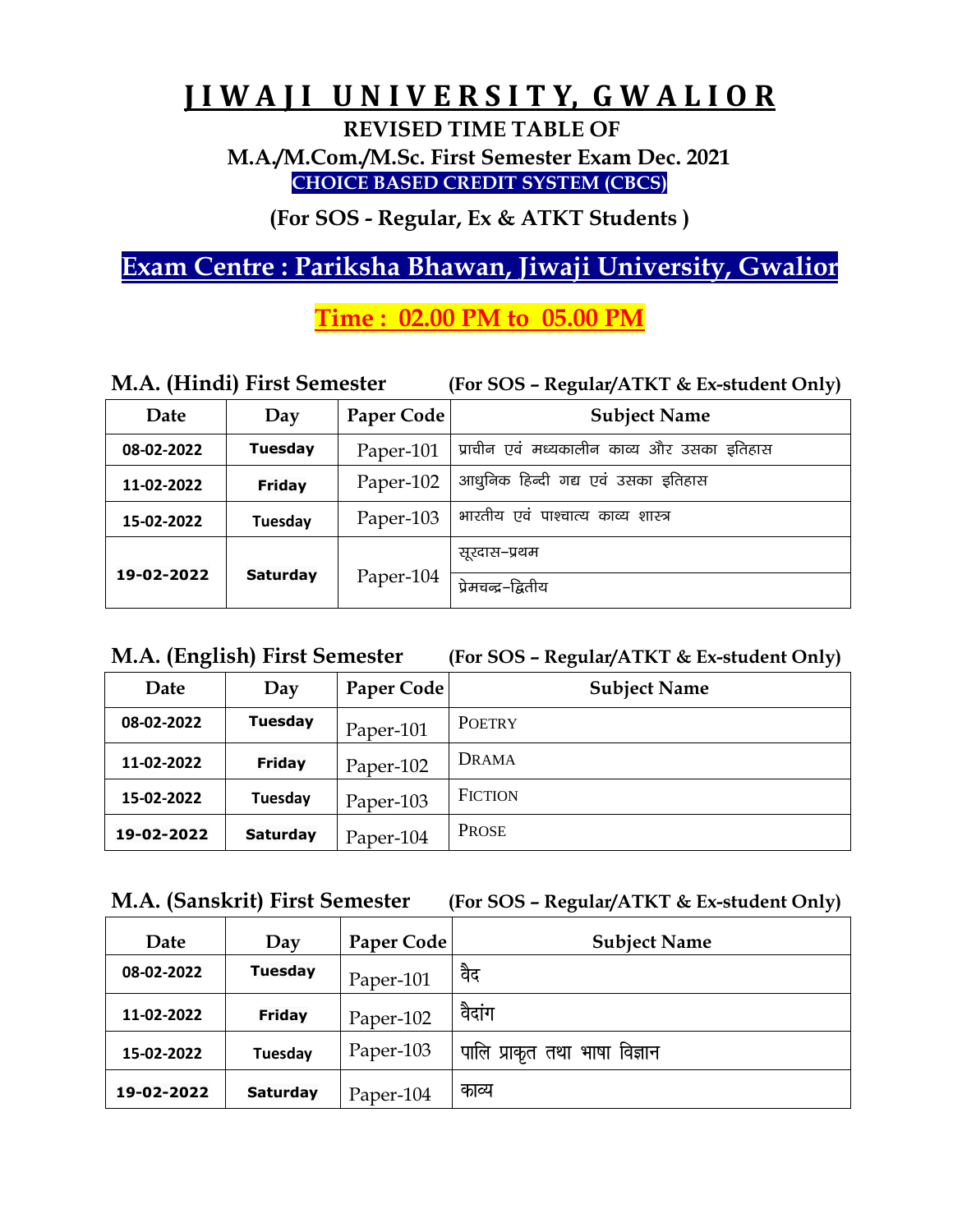### **M.A. (Extension Education & Social Work) First Semester (For SOS - Regular, Ex & ATKT-Students)**

| Date       | Day             | Paper Code | <b>Subject Name</b>                 |
|------------|-----------------|------------|-------------------------------------|
| 08-02-2022 | <b>Tuesday</b>  | Paper-101  | PERSPECTIVES OF EXTENSION EDUCATION |
| 11-02-2022 | Friday          | Paper-102  | <b>INTRODUCTION OF SOCIAL WORK</b>  |
| 15-02-2022 | Tuesday         | Paper-103  | <b>INDIAN SOCIETY</b>               |
| 19-02-2022 | <b>Saturday</b> | Paper-104  | SOCIAL PROBLEMS AND LEGAL LITERACY  |

## **M.A. (Political Science) First Semester**

#### **(For SOS – Regular/ATKT & Ex-student Only)**

| Date       | Day             | Paper Code | <b>Subject Name</b>                                             |
|------------|-----------------|------------|-----------------------------------------------------------------|
| 08-02-2022 | <b>Tuesday</b>  | Paper-101  | POLITICAL PHILOSOPHY-I ORIGINS OF POLITICAL<br>THOUGHT & THEORY |
| 11-02-2022 | <b>Friday</b>   | Paper-102  | <b>INDIAN POLITICS-I INSTITUTIONS &amp; STRUCTURES</b>          |
| 15-02-2022 | Tuesday         | Paper-103  | <b>INTERNATIONAL RELATIONS</b>                                  |
| 19-02-2022 | <b>Saturday</b> | Paper-104  | PUBLIC ADMINISTRATION: IDEAS & CONCEPTS                         |

#### **M.A. (Economics) First Semester**

#### **(For SOS – Regular/ATKT & Ex-student Only)**

| Date       | Day             | Paper Code | <b>Subject Name</b>                                  |
|------------|-----------------|------------|------------------------------------------------------|
| 08-02-2022 | <b>Tuesday</b>  | Paper-101  | THEORY OF CONSUMER BEHAVIOR AND<br><b>PRODUCTION</b> |
| 11-02-2022 | <b>Friday</b>   | Paper-102  | <b>MACRO ECONOMICS</b>                               |
| 15-02-2022 | Tuesday         | Paper-103  | <b>PUBLIC ECONOMICS</b>                              |
| 19-02-2022 | <b>Saturday</b> | Paper-104  | <b>STATISTICS FOR ECONOMICS</b>                      |

#### **M.A. (History) First Semester**

| Date       | Day             | Paper Code | <b>Subject Name</b>                                       |
|------------|-----------------|------------|-----------------------------------------------------------|
| 08-02-2022 | <b>Tuesday</b>  | Paper-101  | CONCEPT OF HISTORIOGRAPHY                                 |
| 11-02-2022 | <b>Friday</b>   | Paper-102  | $18TH$ CENTURY WORLD                                      |
| 15-02-2022 | Tuesday         | Paper-103  | POLITICAL HISTORY OF MEDIEVAL INDIA-1320 CE TO<br>1526 CE |
| 19-02-2022 | <b>Saturday</b> | Paper-104  | Women in Indian History                                   |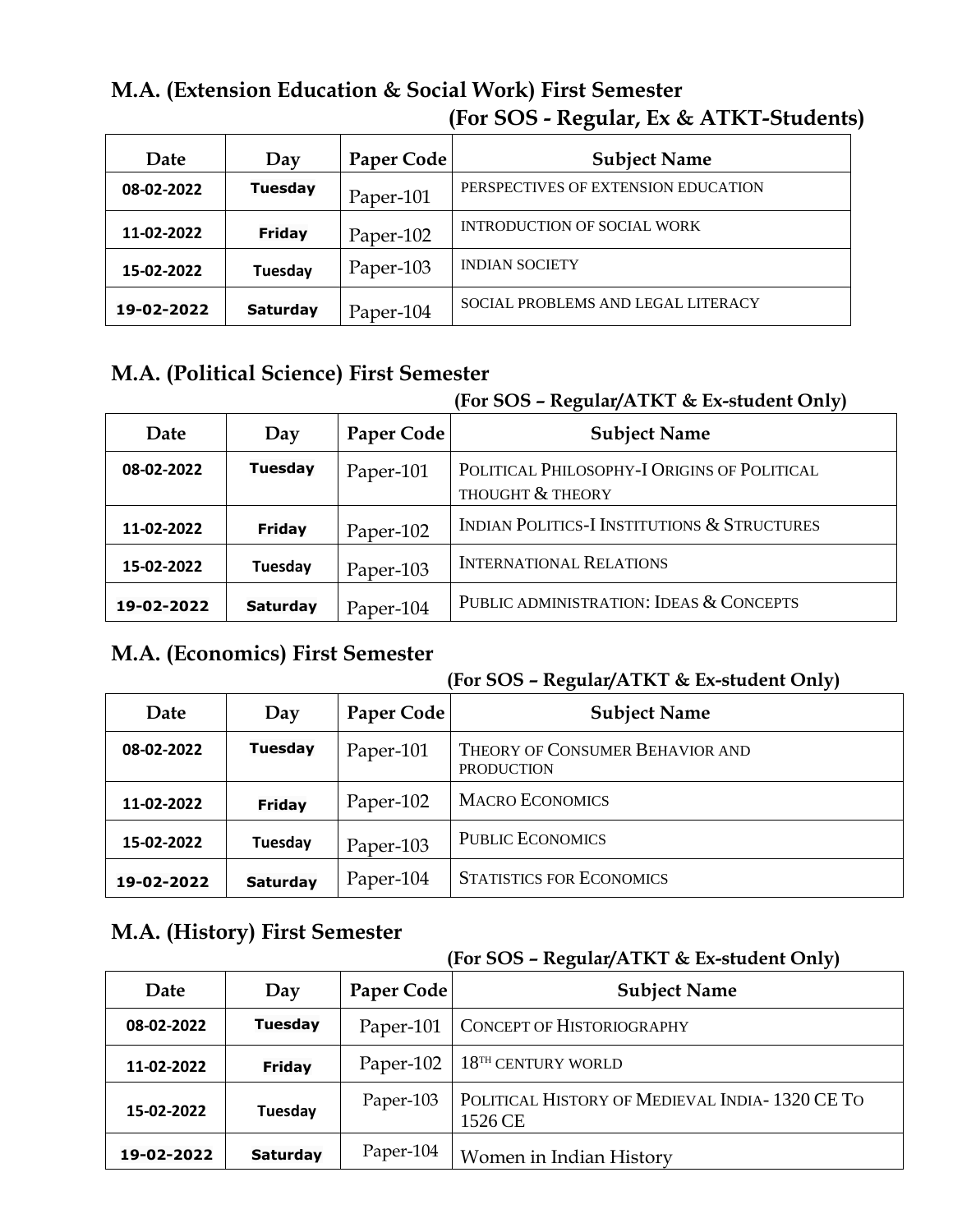## **M.A. (Jyotirvigyan) First Semester**

| Date       | Day             | Paper Code | <b>Subject Name</b>                 |
|------------|-----------------|------------|-------------------------------------|
| 08-02-2022 | <b>Tuesday</b>  | Paper-101  | प्रारंभिक खगोल एवं ब्रहाम्ण विज्ञान |
| 11-02-2022 | <b>Friday</b>   | Paper-102  | पत्रिका साधन<br>जन्म                |
| 15-02-2022 | Tuesday         | Paper-103  | सिद्धान्त गणित                      |
| 19-02-2022 | <b>Saturday</b> | Paper-104  | ज्योतिष का इतिहास                   |

#### **(For SOS – Regular/ATKT & Ex-student Only)**

#### **M.A. Yoga Ist Semester**

#### **(For SOS – Regular/ATKT & Ex-student Only)**

|            |                 |                   | <u>,</u>                   |
|------------|-----------------|-------------------|----------------------------|
| Date       | Day             | <b>Paper Code</b> | <b>Name of the Papers</b>  |
| 08-02-2022 | <b>Tuesday</b>  | Paper-101         | <b>FOUNDATION OF YOGA</b>  |
| 11-02-2022 | Friday          | Paper-102         | <b>BASIC YOGA TEXTS</b>    |
| 15-02-2022 | Tuesday         | Paper-103         | HATHA YOGA                 |
| 19-02-2022 | <b>Saturday</b> | Paper-104         | HUMAN ANATOMY & PHYSIOLOGY |

## **M.A. (A.I.H.C. & Archeology) First Semester**

#### **(For SOS – Regular/ATKT & Ex-student Only)**

| Date       | Day             | Paper Code | <b>Subject Name</b>                          |
|------------|-----------------|------------|----------------------------------------------|
| 08-02-2022 | <b>Tuesday</b>  | Paper-101  | HISTORY OF INDIA UP TO CAD 650               |
| 11-02-2022 | <b>Friday</b>   | Paper-102  | SOCIAL AND ECONOMIC SYSTEMS AND INSTITUTIONS |
| 15-02-2022 | Tuesday         | Paper-103  | <b>STATE IN INDIA</b>                        |
| 19-02-2022 | <b>Saturday</b> | Paper-104  | <b>INDIAN PALEOGRAPHY</b>                    |
| 22-02-2022 | Tuesday         | Paper-105  | <b>INDIAN EPIGRAPHY</b>                      |

#### **M.A. (Public Administration) First Semester**

| Date       | Day             | Paper Code | <b>Subject Name</b>                            |
|------------|-----------------|------------|------------------------------------------------|
| 08-02-2022 | <b>Tuesday</b>  | Paper-101  | THEORIES & PRINCIPLES OF PUBLIC ADMINISTRATION |
| 11-02-2022 | <b>Friday</b>   | Paper-102  | PUBLIC PERSONNEL ADMINISTRATION                |
| 15-02-2022 | Tuesday         | Paper-103  | <b>ELEMENTS OF FINANCIAL ADMINISTRATION</b>    |
| 19-02-2022 | <b>Saturday</b> | Paper-104  | CONSTITUTIONAL SYSTEM IN INDIA-I               |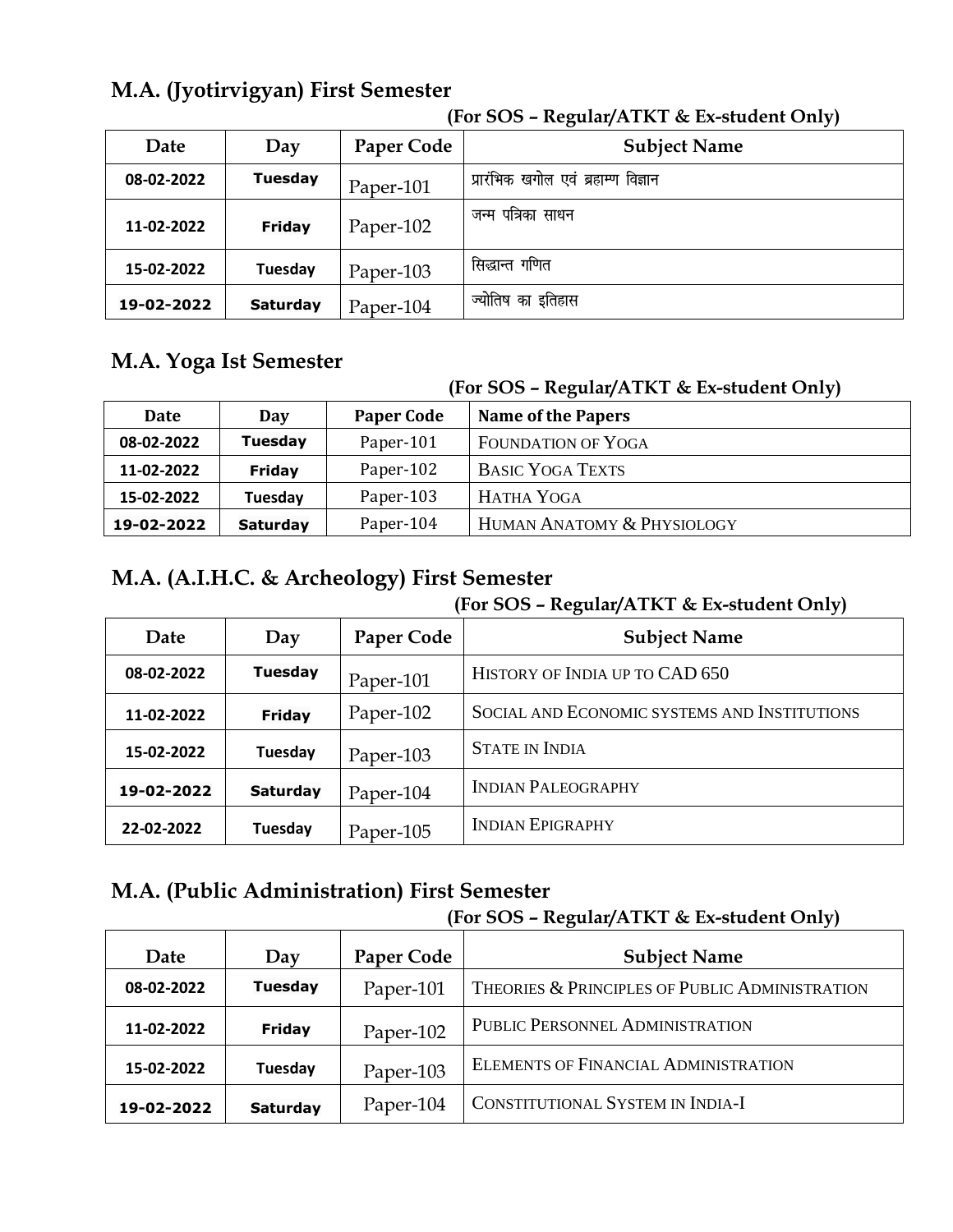### **M.Com. (First Semester)**

|            |                 |                   | ,,,                                         |
|------------|-----------------|-------------------|---------------------------------------------|
| Date       | Day             | <b>Paper Code</b> | <b>Subject Name</b>                         |
| 08-02-2022 | <b>Tuesday</b>  | Paper-101         | <b>MANAGEMENT PRINCIPLES &amp; PRACTICE</b> |
| 11-02-2022 | <b>Friday</b>   | Paper-102         | <b>BUSINESS ENVIRONMENT</b>                 |
| 15-02-2022 | Tuesday         | Paper-103         | ADVANCE FINANCIAL ACCOUNTING                |
| 19-02-2022 | <b>Saturday</b> | Paper-104         | <b>STATISTICAL ANALYSIS</b>                 |

#### **(For SOS – Regular/ATKT & Ex-student Only)**

## **M.Sc. (Mathematics) First Semester**

#### **(For SOS – Regular/ATKT & Ex-student Only)**

| Date       | Day             | Paper Code | <b>Subject Name</b>                        |
|------------|-----------------|------------|--------------------------------------------|
| 08-02-2022 | <b>Tuesday</b>  | Paper-101  | <b>ADVANCED ABSTRACT ALGEBRA</b>           |
| 11-02-2022 | Friday          | Paper-102  | <b>ANALYSIS</b>                            |
| 15-02-2022 | Tuesday         | Paper-103  | <b>INTEGRAL TRANSFORMS</b>                 |
| 19-02-2022 | <b>Saturday</b> | Paper-104  | COMPUTER FUNDAMENTALS & PROGRAMMING IN 'C' |

### **M.Sc. (Botany) First Semester**

#### **(For SOS – Regular/ATKT & Ex-student Only)**

|            |                 |            | <u>,</u>                                                                    |
|------------|-----------------|------------|-----------------------------------------------------------------------------|
| Date       | Day             | Paper Code | <b>Subject Name</b>                                                         |
| 08-02-2022 | <b>Tuesday</b>  | Paper-101  | BACTERIOLOGY, VIROLOGY & GENERAL MICROBIOLOGY                               |
| 11-02-2022 | <b>Friday</b>   | Paper-102  | BIOLOGY & DIVERSITY OF FUNGI & PLANT PATHOLOGY                              |
| 15-02-2022 | Tuesday         | Paper-103  | BIOLOGY & DIVERSITY OF ALGAE BRYOPHYTES & LICHENS                           |
| 19-02-2022 | <b>Saturday</b> | Paper-104  | <b>BIOLOGY &amp; DIVERSITY OF PTERIDOPHYTES &amp;</b><br><b>GYMNOSPERMS</b> |

## **M.Sc. (Chemistry) First Semester**

| Date       | Day             | Paper Code | <b>Subject Name</b>                       |
|------------|-----------------|------------|-------------------------------------------|
| 08-02-2022 | <b>Tuesday</b>  | Paper-101  | <b>INORGANIC CHEMISTRY-I</b>              |
| 11-02-2022 | <b>Friday</b>   | Paper-102  | <b>ORGANIC CHEMISTRY-I</b>                |
| 15-02-2022 | Tuesday         | Paper-103  | PHYSICAL CHEMISTRY -I                     |
| 19-02-2022 | <b>Saturday</b> | Paper-104  | <b>GROUP THEORY &amp; SPECTROSCOPY -I</b> |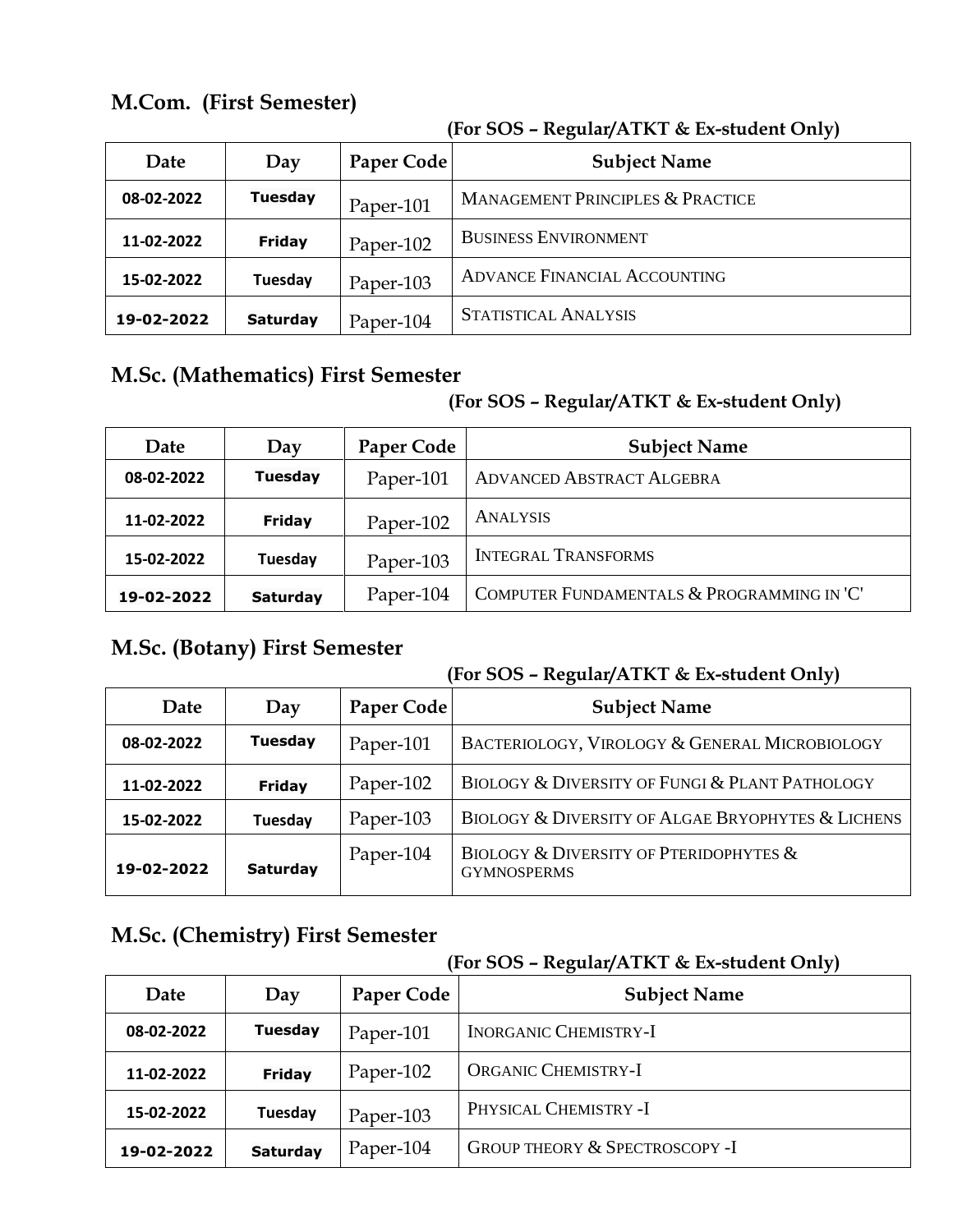|            |                 | <u>w.oc.</u> (maasinal Chemistry) Thist ochicsici | $\mu$ u 909 – Regulai/ITRT & Ex-student Only) |
|------------|-----------------|---------------------------------------------------|-----------------------------------------------|
| Date       | Day             | Paper Code                                        | <b>Subject Name</b>                           |
| 08-02-2022 | <b>Tuesday</b>  | Paper-101                                         | <b>ANALYTICAL CHEMISTRY</b>                   |
| 11-02-2022 | <b>Friday</b>   | Paper-102                                         | <b>ADVANCED PHYSICAL CHEMISTRY</b>            |
| 15-02-2022 | Tuesday         | Paper-103                                         | <b>ORGANIC CHEMISTRY-I</b>                    |
|            | <b>Saturday</b> | Paper-104(a)                                      | <b>PAINTS &amp; PIGMENTS</b>                  |
| 19-02-2022 |                 | Paper- $104(b)$                                   | <b>BIO-CHEMICAL</b>                           |

**M.Sc. (Industrial Chemistry) First Semester (For SOS – Regular/ATKT & Ex-student Only)** 

#### **M.Sc. (Biotechnology) First Semester (For SOS – Regular/ATKT & Ex-student Only)**

| Date       | Day             | <b>Paper Code</b> | <b>Subject Name</b>                  |
|------------|-----------------|-------------------|--------------------------------------|
| 08-02-2022 | <b>Tuesday</b>  | Paper-101         | <b>CELL BIOLOGY</b>                  |
| 11-02-2022 | <b>Friday</b>   | Paper-102         | <b>MICROBIOLOGY</b>                  |
| 15-02-2022 | Tuesday         | Paper-103         | <b>BIOMOLECULES &amp; METABOLISM</b> |
| 19-02-2022 | <b>Saturday</b> | Paper-104         | <b>BIO-INSTRUMENTATION</b>           |

#### **M.Sc. (Microbiology) First Semester**

#### **(For SOS – Regular/ATKT & Ex-student Only)**

| Date       | Day             | Paper Code | <b>Subject Name</b>                          |
|------------|-----------------|------------|----------------------------------------------|
| 08-02-2022 | <b>Tuesday</b>  | Paper-101  | BASIC IN MICROBIOLOGY & GENERAL BACTERIOLOGY |
| 11-02-2022 | <b>Friday</b>   | Paper-102  | <b>VIROLOGY &amp; MYCOLOGY</b>               |
| 15-02-2022 | Tuesday         | Paper-103  | CELL BIOLOGY & BIOCHEMISTRY                  |
| 19-02-2022 | <b>Saturday</b> | Paper-104  | <b>BIO-INSTRUMENTATION</b>                   |

#### **M.Sc. (Computer Science) First Semester**

| Date       | Day            | Paper Code | <b>Subject Name</b>                         |
|------------|----------------|------------|---------------------------------------------|
| 08-02-2022 | <b>Tuesday</b> | Paper-101  | <b>COMPUTER ARCHITECTURE</b>                |
| 11-02-2022 | <b>Friday</b>  | Paper-102  | DISCRETE MATHEMATICS WITH DATA STRUCTURE    |
| 15-02-2022 | Tuesday        | Paper-103  | <b>OPERATING SYSTEM</b>                     |
| 19-02-2022 | Saturday       | Paper-104  | <b>OBJECT ORIENTED PROGRAMMING WITH C++</b> |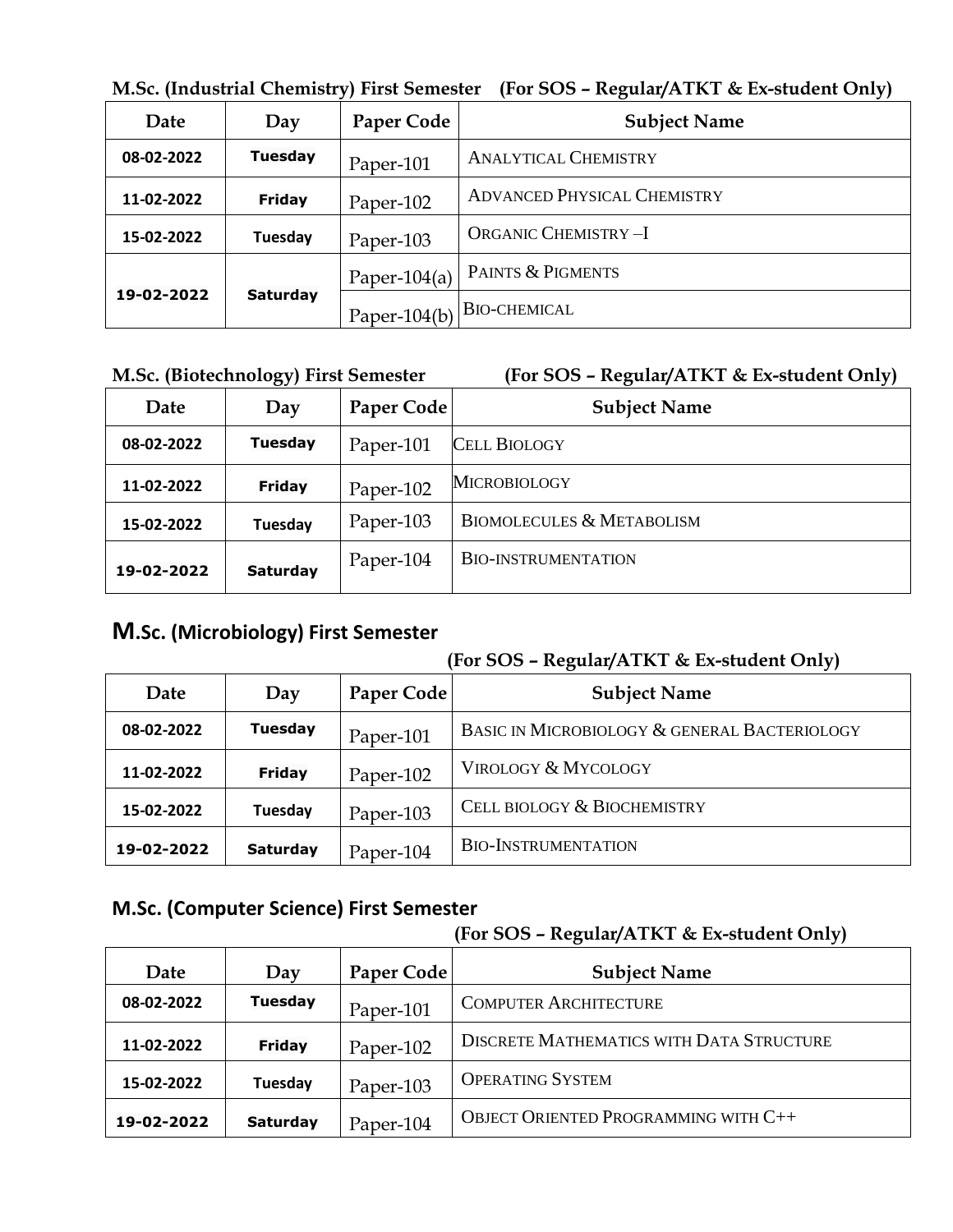#### **M.Sc. (Food Technology) First Semester**

| Date       | Day             | Paper Code | <b>Subject Name</b>                          |
|------------|-----------------|------------|----------------------------------------------|
| 08-02-2022 | <b>Tuesday</b>  | Paper-101  | Food Chemistry                               |
| 11-02-2022 | <b>Friday</b>   | Paper-102  | FOOD Bio CHEMISTRY and Nutrition's           |
| 15-02-2022 | Tuesday         | Paper-103  | <b>FOOD MICROBIOLOGY</b>                     |
| 19-02-2022 | <b>Saturday</b> | Paper-104  | PRINCIPLES OF FOOD PROCESSING & PRESERVATION |

#### **(For SOS – Regular/ATKT & Ex-student Only)**

#### **M.Sc. (Environmental Science) First Semester**

#### **(For SOS – Regular/ATKT & Ex-student Only)**

| Date       | Day             | Paper Code | <b>Subject Name</b>                                                    |
|------------|-----------------|------------|------------------------------------------------------------------------|
| 08-02-2022 | <b>Tuesday</b>  | Paper-101  | FUNDAMENTAL OF ENVIRONMENTAL, CLIMATE & SOIL SCIENCE                   |
| 11-02-2022 | <b>Friday</b>   | Paper-102  | ECOLOGY BIODIVERSITY FORESTRY WILD LIFE & THEIR<br><b>CONSERVATION</b> |
| 15-02-2022 | Tuesday         | Paper-103  | EARTH PROCESSES, HAZARDS AND RISK ASSESSMENT                           |
| 19-02-2022 | <b>Saturday</b> | Paper-104  | ENERGY & ENVIRONMENT                                                   |
|            |                 |            |                                                                        |

#### **M.Sc. (Environmental Chemistry) First Sem.**

#### **(For SOS – Regular/ATKT & Ex-student Only)**

| Date       | Day             | Paper Code | JI.<br><b>Subject Name</b>                                             |
|------------|-----------------|------------|------------------------------------------------------------------------|
| 08-02-2022 | <b>Tuesday</b>  | Paper-101  | FUNDAMENTALS OF QUANTITATIVE ANALYSIS AND<br><b>SEPARATION METHODS</b> |
| 11-02-2022 | <b>Friday</b>   | Paper-102  | STEREOCHEMISTRY AND THERMO-ANALYTICAL METHODS                          |
| 15-02-2022 | Tuesday         | Paper-103  | SPECTRO-ANALYTICAL METHODS OF ANALYSIS-I                               |
| 19-02-2022 | <b>Saturday</b> | Paper-104  | ELECTRO-ANALYTICAL METHODS OF ANALYSIS                                 |

#### **M.Sc. (ICA) First Sem.**

| Date       | Day             | Paper Code | <b>Subject Name</b>                                                    |
|------------|-----------------|------------|------------------------------------------------------------------------|
| 08-02-2022 | <b>Tuesday</b>  | Paper-101  | FUNDAMENTALS OF QUANTITATIVE ANALYSIS AND<br><b>SEPARATION METHODS</b> |
| 11-02-2022 | <b>Friday</b>   | Paper-102  | STEREOCHEMISTRY AND THERMO-ANALYTICAL METHODS                          |
| 15-02-2022 | Tuesday         | Paper-103  | SPECTRO-ANALYTICAL METHODS OF ANALYSIS-I                               |
| 19-02-2022 | <b>Saturday</b> | Paper-104  | ELECTRO-ANALYTICAL METHODS OF ANALYSIS                                 |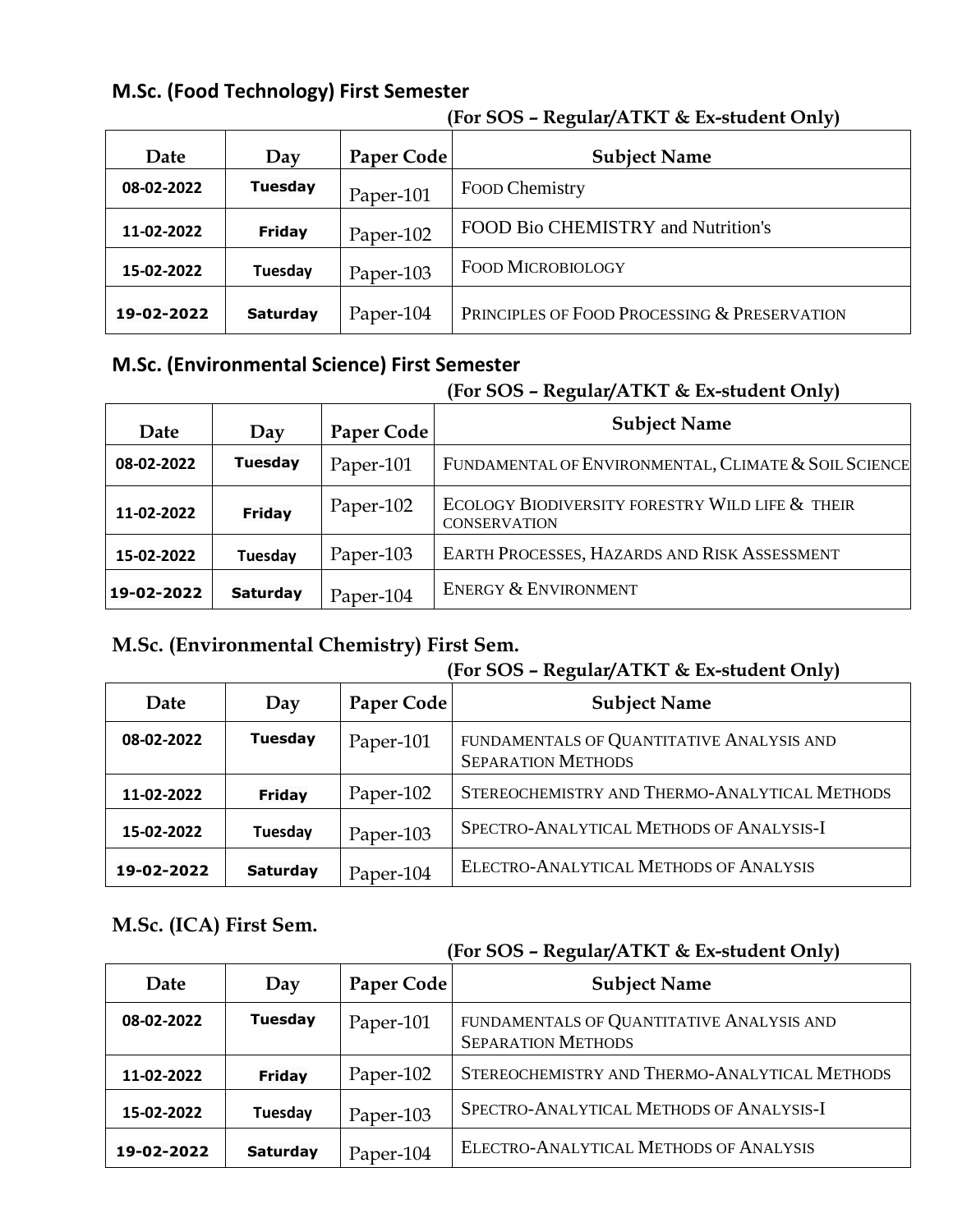| M.Sc. (Pharmaceutical Chemistry) First Sem. |  |
|---------------------------------------------|--|
|---------------------------------------------|--|

| Date       | Day             | Paper Code | <b>Subject Name</b>                                                    |
|------------|-----------------|------------|------------------------------------------------------------------------|
| 08-02-2022 | <b>Tuesday</b>  | Paper-101  | FUNDAMENTALS OF QUANTITATIVE ANALYSIS AND<br><b>SEPARATION METHODS</b> |
| 11-02-2022 | <b>Friday</b>   | Paper-102  | STEREOCHEMISTRY AND THERMO-ANALYTICAL METHODS                          |
| 15-02-2022 | Tuesday         | Paper-103  | SPECTRO-ANALYTICAL METHODS OF ANALYSIS-I                               |
| 19-02-2022 | <b>Saturday</b> | Paper-104  | ELECTRO-ANALYTICAL METHODS OF ANALYSIS                                 |

#### **(For SOS – Regular/ATKT & Ex-student Only)**

#### **M.Sc. (Geology) First Semester**

#### **(For SOS – Regular/ATKT & Ex-student Only)**

| Date       | Day             | Paper Code | <b>Subject Name</b>                                         |
|------------|-----------------|------------|-------------------------------------------------------------|
| 08-02-2022 | <b>Tuesday</b>  | Paper-101  | <b>GEOMORPHOLOGY</b>                                        |
| 11-02-2022 | Friday          | Paper-102  | <b>STRUCTURAL GEOLOGY &amp; TECTONICS</b>                   |
| 15-02-2022 | Tuesday         | Paper-103  | MINERALOGY & MINERAL OPTICS                                 |
| 19-02-2022 | <b>Saturday</b> | Paper-104  | CRYSTALLOGRAPHY, CRYSTAL CHEMISTRY &<br><b>GEOCHEMISTRY</b> |

#### **M.Sc. (Remote Sensing & GIS) First Semester**

#### **(For SOS – Regular/ATKT & Ex-student Only)**

| Date       | Day             | Paper Code | <b>Subject Name</b>                     |
|------------|-----------------|------------|-----------------------------------------|
| 08-02-2022 | <b>Tuesday</b>  | Paper-101  | FUNDAMENTAL OF REMOTE SENSING           |
| 11-02-2022 | Friday          | Paper-102  | AERIAL PHOTOGRAPHY & PHOTOGRAMMETRY     |
| 15-02-2022 | Tuesday         | Paper-103  | CARTOGRAPHY & GLOBAL POSITIONING SYSTEM |
| 19-02-2022 | <b>Saturday</b> | Paper-104  | <b>DIGITAL IMAGE PROCESSING</b>         |

#### **M.Sc. (Physics) First Semester**

| Date       | Day             | Paper Code | <b>Subject Name</b>                    |
|------------|-----------------|------------|----------------------------------------|
| 08-02-2022 | <b>Tuesday</b>  | Paper-101  | <b>METHODS IN MATHEMATICAL PHYSICS</b> |
| 11-02-2022 | Friday          | Paper-102  | <b>CLASSICAL MECHANICS</b>             |
| 15-02-2022 | Tuesday         | Paper-103  | ELECTROMAGNETISM & Non Liner OPTICS    |
| 19-02-2022 | <b>Saturday</b> | Paper-104  | <b>SEMICONDUCTOR ELECTRONICS</b>       |